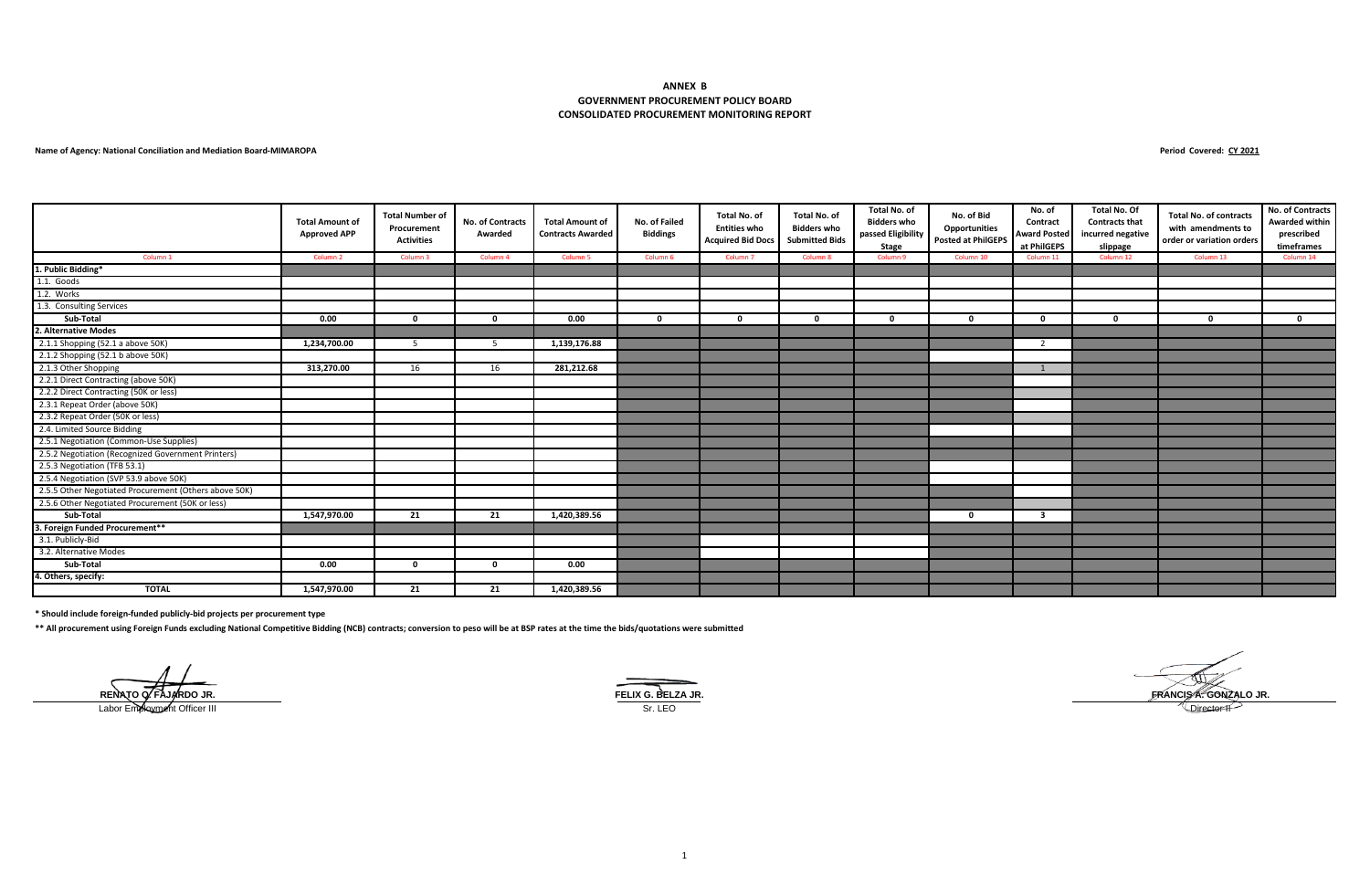| Name of Agency:<br>Name of Respondent: |                 |                                                          | NCMB-MIMAROPA<br>FRANCIS A. GONZALO JR.                                                                                                                                                                                                       | Date:<br>Position: | March 31, 2022<br>Director II |  |
|----------------------------------------|-----------------|----------------------------------------------------------|-----------------------------------------------------------------------------------------------------------------------------------------------------------------------------------------------------------------------------------------------|--------------------|-------------------------------|--|
|                                        |                 |                                                          | Instruction: Put a check (v) mark inside the box beside each condition/requirement met as provided below and then fill in the corresponding blanks<br>according to what is asked. Please note that all questions must be answered completely. |                    |                               |  |
|                                        |                 |                                                          | 1. Do you have an approved APP that includes all types of procurement, given the following conditions? (5a)                                                                                                                                   |                    |                               |  |
| $\checkmark$                           |                 | Agency prepares APP using the prescribed format          |                                                                                                                                                                                                                                               |                    |                               |  |
|                                        |                 | Approved APP is posted at the Procuring Entity's Website | please provide link: https://rcmb4b.ncmb.gov.ph/transparency/                                                                                                                                                                                 |                    |                               |  |
|                                        |                 | please provide submission date:                          | Submission of the approved APP to the GPPB within the prescribed deadline<br>31-Jan-20                                                                                                                                                        |                    |                               |  |
|                                        |                 |                                                          | 2. Do you prepare an Annual Procurement Plan for Common-Use Supplies and Equipment (APP-CSE) and<br>Procure your Common-Use Supplies and Equipment from the Procurement Service? (5b)                                                         |                    |                               |  |
|                                        |                 | Agency prepares APP-CSE using prescribed format          |                                                                                                                                                                                                                                               |                    |                               |  |
|                                        |                 | please provide submission date:                          | Submission of the APP-CSE within the period prescribed by the Department of Budget and Management in<br>its Guidelines for the Preparation of Annual Budget Execution Plans issued annually<br>December 9, 2020                               |                    |                               |  |
| $\checkmark$                           |                 |                                                          | Proof of actual procurement of Common-Use Supplies and Equipment from DBM-PS                                                                                                                                                                  |                    |                               |  |
|                                        |                 |                                                          | 3. In the conduct of procurement activities using Repeat Order, which of these conditions is/are met? (2e)                                                                                                                                    |                    |                               |  |
|                                        |                 | Original contract awarded through competitive bidding    |                                                                                                                                                                                                                                               |                    |                               |  |
|                                        |                 | four (4) units per item                                  | The goods under the original contract must be quantifiable, divisible and consisting of at least                                                                                                                                              |                    |                               |  |
|                                        |                 | advantageous to the government after price verification  | The unit price is the same or lower than the original contract awarded through competitive bidding which is                                                                                                                                   |                    |                               |  |
|                                        |                 |                                                          | The quantity of each item in the original contract should not exceed 25%                                                                                                                                                                      |                    |                               |  |
|                                        |                 | within the same period                                   | Modality was used within 6 months from the contract effectivity date stated in the NTP arising from the<br>original contract, provided that there has been a partial delivery, inspection and acceptance of the goods                         |                    |                               |  |
|                                        |                 |                                                          | 4. In the conduct of procurement activities using Limited Source Bidding (LSB), which of these conditions is/are met? (2f)                                                                                                                    |                    |                               |  |
|                                        |                 |                                                          | Upon recommendation by the BAC, the HOPE issues a Certification resorting to LSB as the proper modality                                                                                                                                       |                    |                               |  |
|                                        |                 | government authority                                     | Preparation and Issuance of a List of Pre-Selected Suppliers/Consultants by the PE or an identified relevant                                                                                                                                  |                    |                               |  |
|                                        |                 |                                                          | Transmittal of the Pre-Selected List by the HOPE to the GPPB                                                                                                                                                                                  |                    |                               |  |
|                                        |                 | place within the agency                                  | Within 7cd from the receipt of the acknowledgement letter of the list by the GPPB, the PE posts the<br>procurement opportunity at the PhilGEPS website, agency website, if available and at any conspicuous                                   |                    |                               |  |
|                                        |                 |                                                          | 5. In giving your prospective bidders sufficient period to prepare their bids, which of these conditions is/are met? (3d)                                                                                                                     |                    |                               |  |
|                                        | Agency website; |                                                          | Bidding documents are available at the time of advertisement/posting at the PhilGEPS website or                                                                                                                                               |                    |                               |  |
|                                        |                 |                                                          | Supplemental bid bulletins are issued at least seven (7) calendar days before bid opening;                                                                                                                                                    |                    |                               |  |
|                                        |                 |                                                          |                                                                                                                                                                                                                                               |                    |                               |  |

Minutes of pre-bid conference are readily available within five (5) days.

6. Do you prepare proper and effective procurement documentation and technical specifications/requirements, given the the following conditions? (3e)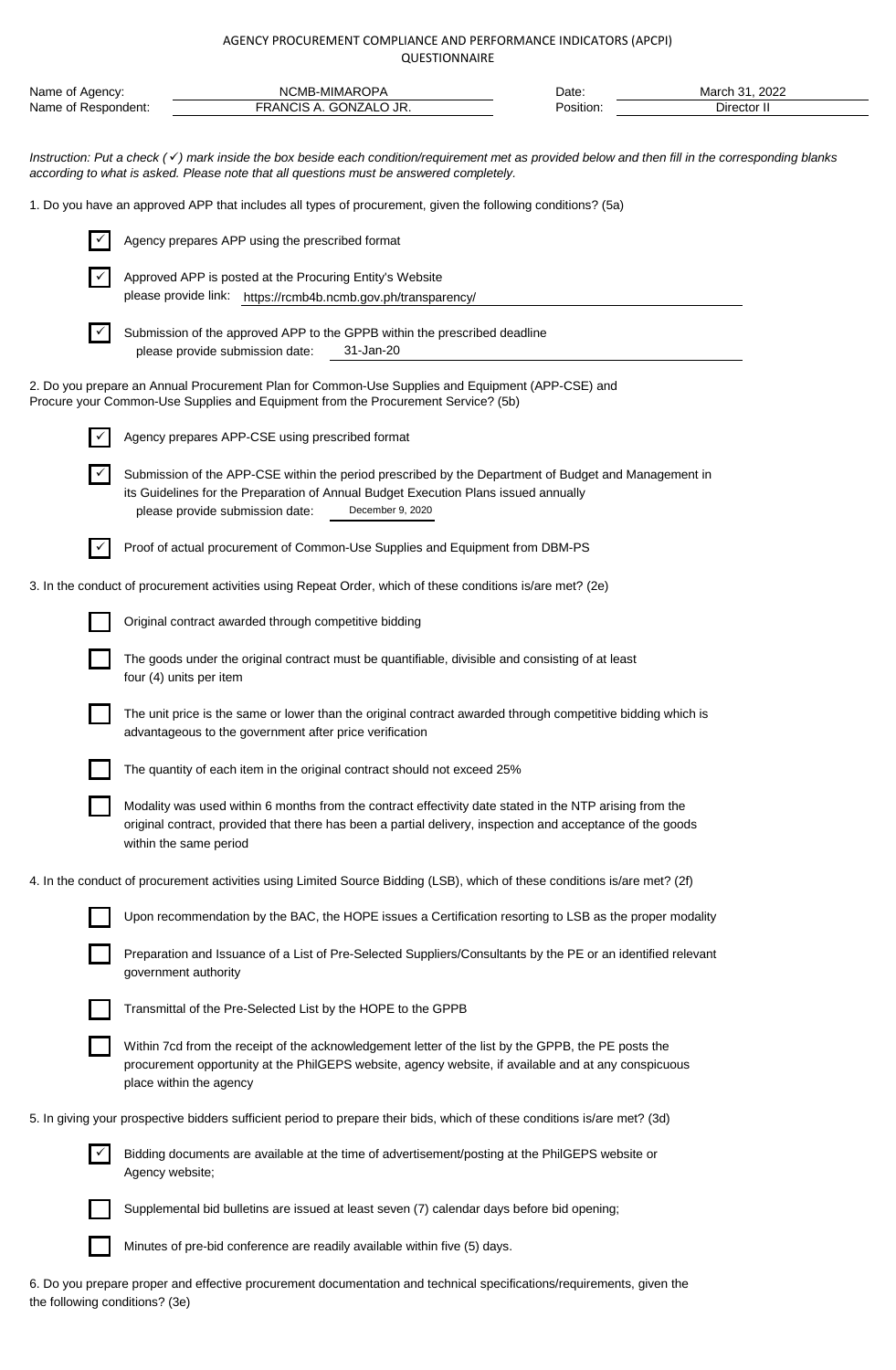|                                   |                                                                                                                                                         | AGENCY PROCUREMENT COMPLIANCE AND PERFORMANCE INDICATORS (APCPI)<br><b>QUESTIONNAIRE</b>                                                                                                                                                                                                         |  |  |  |  |  |  |  |  |
|-----------------------------------|---------------------------------------------------------------------------------------------------------------------------------------------------------|--------------------------------------------------------------------------------------------------------------------------------------------------------------------------------------------------------------------------------------------------------------------------------------------------|--|--|--|--|--|--|--|--|
| $\checkmark$                      |                                                                                                                                                         | The end-user submits final, approved and complete Purchase Requests, Terms of Reference, and other<br>documents based on relevant characteristics, functionality and/or performance requirements, as required<br>by the procurement office prior to the commencement of the procurement activity |  |  |  |  |  |  |  |  |
| $\checkmark$                      | No reference to brand names, except for items/parts that are compatible with the existing fleet or equipment                                            |                                                                                                                                                                                                                                                                                                  |  |  |  |  |  |  |  |  |
|                                   | Agency website, if applicable, and in conspicuous places                                                                                                | Bidding Documents and Requests for Proposal/Quotation are posted at the PhilGEPS website,                                                                                                                                                                                                        |  |  |  |  |  |  |  |  |
|                                   | 7. In creating your BAC and BAC Secretariat which of these conditions is/are present?                                                                   |                                                                                                                                                                                                                                                                                                  |  |  |  |  |  |  |  |  |
| For BAC: (4a)                     |                                                                                                                                                         |                                                                                                                                                                                                                                                                                                  |  |  |  |  |  |  |  |  |
|                                   | Office Order creating the Bids and Awards Committee<br>please provide Office Order No.:                                                                 |                                                                                                                                                                                                                                                                                                  |  |  |  |  |  |  |  |  |
| Α.                                | There are at least five (5) members of the BAC<br>please provide members and their respective training dates:<br>Name/s                                 | Date of RA 9184-related training                                                                                                                                                                                                                                                                 |  |  |  |  |  |  |  |  |
|                                   |                                                                                                                                                         |                                                                                                                                                                                                                                                                                                  |  |  |  |  |  |  |  |  |
| C.<br>D.                          | <u> 1989 - Johann Barnett, fransk politiker (</u><br><u> 1980 - Johann Barn, amerikansk politiker (d. 1980)</u>                                         | and the control of the control of the control of                                                                                                                                                                                                                                                 |  |  |  |  |  |  |  |  |
| Е.<br>F.                          | <u> 1989 - Johann Barnett, fransk politiker (</u>                                                                                                       |                                                                                                                                                                                                                                                                                                  |  |  |  |  |  |  |  |  |
| G.                                | <u> 1989 - Johann Barn, amerikan bestean ing pada sebagai pertama pada sebagai pertama pertama pertama pertama pe</u>                                   |                                                                                                                                                                                                                                                                                                  |  |  |  |  |  |  |  |  |
|                                   | Members of BAC meet qualifications                                                                                                                      |                                                                                                                                                                                                                                                                                                  |  |  |  |  |  |  |  |  |
|                                   | Majority of the members of BAC are trained on R.A. 9184                                                                                                 |                                                                                                                                                                                                                                                                                                  |  |  |  |  |  |  |  |  |
| For BAC Secretariat: (4b)         |                                                                                                                                                         |                                                                                                                                                                                                                                                                                                  |  |  |  |  |  |  |  |  |
|                                   | act as BAC Secretariat<br>please provide Office Order No.:                                                                                              | Office Order creating of Bids and Awards Committee Secretariat or designing Procurement Unit to                                                                                                                                                                                                  |  |  |  |  |  |  |  |  |
|                                   | The Head of the BAC Secretariat meets the minimum qualifications<br>please provide name of BAC Sec Head:                                                |                                                                                                                                                                                                                                                                                                  |  |  |  |  |  |  |  |  |
|                                   | Majority of the members of BAC Secretariat are trained on R.A. 9184<br>please provide training date:                                                    |                                                                                                                                                                                                                                                                                                  |  |  |  |  |  |  |  |  |
|                                   | 8. Have you conducted any procurement activities on any of the following? (5c)<br>If YES, please mark at least one (1) then, answer the question below. |                                                                                                                                                                                                                                                                                                  |  |  |  |  |  |  |  |  |
|                                   | <b>Computer Monitors, Desktop</b><br><b>Computers and Laptops</b>                                                                                       | Paints and Varnishes                                                                                                                                                                                                                                                                             |  |  |  |  |  |  |  |  |
|                                   | Air Conditioners                                                                                                                                        | <b>Food and Catering Services</b>                                                                                                                                                                                                                                                                |  |  |  |  |  |  |  |  |
|                                   | Vehicles                                                                                                                                                | Training Facilities / Hotels / Venues                                                                                                                                                                                                                                                            |  |  |  |  |  |  |  |  |
|                                   | <b>Fridges and Freezers</b>                                                                                                                             | <b>Toilets and Urinals</b>                                                                                                                                                                                                                                                                       |  |  |  |  |  |  |  |  |
|                                   | Copiers                                                                                                                                                 | Textiles / Uniforms and Work Clothes                                                                                                                                                                                                                                                             |  |  |  |  |  |  |  |  |
|                                   |                                                                                                                                                         | Do you use green technical specifications for the procurement activity/ies of the non-CSE item/s?                                                                                                                                                                                                |  |  |  |  |  |  |  |  |
|                                   | Yes                                                                                                                                                     | No                                                                                                                                                                                                                                                                                               |  |  |  |  |  |  |  |  |
| these conditions is/are met? (7a) |                                                                                                                                                         | 9. In determining whether you provide up-to-date procurement information easily accessible at no cost, which of                                                                                                                                                                                  |  |  |  |  |  |  |  |  |
|                                   | Agency has a working website<br>please provide link: http://rb4bwp.ncmb.gov.ph/                                                                         |                                                                                                                                                                                                                                                                                                  |  |  |  |  |  |  |  |  |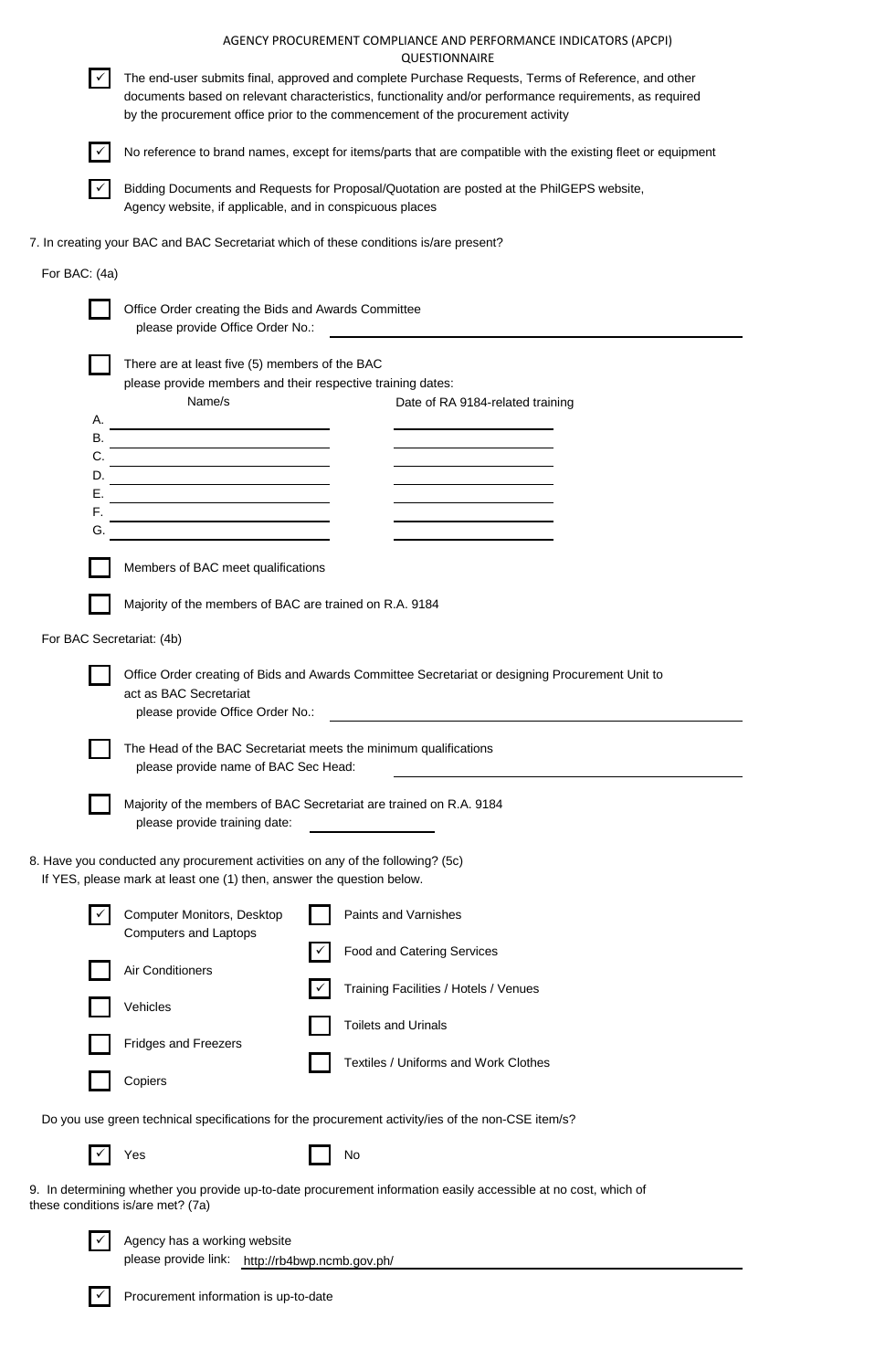

10. In complying with the preparation, posting and submission of your agency's Procurement Monitoring Report, which of these conditions is/are met? (7b)

|              | Agency prepares the PMRs                                                                                                                                                          |
|--------------|-----------------------------------------------------------------------------------------------------------------------------------------------------------------------------------|
| $\checkmark$ | PMRs are promptly submitted to the GPPB<br>please provide submission dates:<br>1st Sem -<br>July 15, 2021 2nd Sem -<br>January 14, 2021                                           |
| ✓            | PMRs are posted in the agency website<br>please provide link: http://rb4bwp.ncmb.gov.ph/                                                                                          |
|              | PMRs are prepared using the prescribed format                                                                                                                                     |
|              | 11. In planning of procurement activities to achieve desired contract outcomes and objectives within the target/allotted timeframe,<br>which of these conditions is/are met? (8c) |
|              | There is an established procedure for needs analysis and/or market research                                                                                                       |
|              | There is a system to monitor timely delivery of goods, works, and consulting services                                                                                             |
|              | Agency complies with the thresholds prescribed for amendment to order, variation orders, and contract extensions,<br>if any, in competitively bid contracts                       |
|              | 12. In evaluating the performance of your procurement personnel, which of these conditions is/are present? (10a)                                                                  |
| $\checkmark$ | Personnel roles, duties and responsibilities involving procurement are included in their individual performance<br>commitment/s                                                   |
|              | Procuring entity communicates standards of evaluation to procurement personnel                                                                                                    |
|              | Procuring entity and procurement personnel acts on the results and takes corresponding action                                                                                     |
|              | 13. Which of the following procurement personnel have participated in any procurement training and/or professionalization program<br>within the past three (3) years? (10b)       |
|              | Date of most recent training:<br>December 9, 2020 (P.S)                                                                                                                           |
|              | Head of Procuring Entity (HOPE)                                                                                                                                                   |
|              | Bids and Awards Committee (BAC)                                                                                                                                                   |
|              | BAC Secretariat/ Procurement/ Supply Unit                                                                                                                                         |
|              | <b>BAC Technical Working Group</b>                                                                                                                                                |
| $\checkmark$ | End-user Unit/s                                                                                                                                                                   |

14. Which of the following is/are practised in order to ensure the private sector access to the procurement opportunities of the procuring entity? (10c)



✓ Other staff

Forum, dialogues, meetings and the like (apart from pre-bid conferences) are conducted for all prospective bidders at least once a year

 $\overline{\smile}$  The PE promptly responds to all interested prospective bidders' inquiries and concerns, with available facilities and various communication channels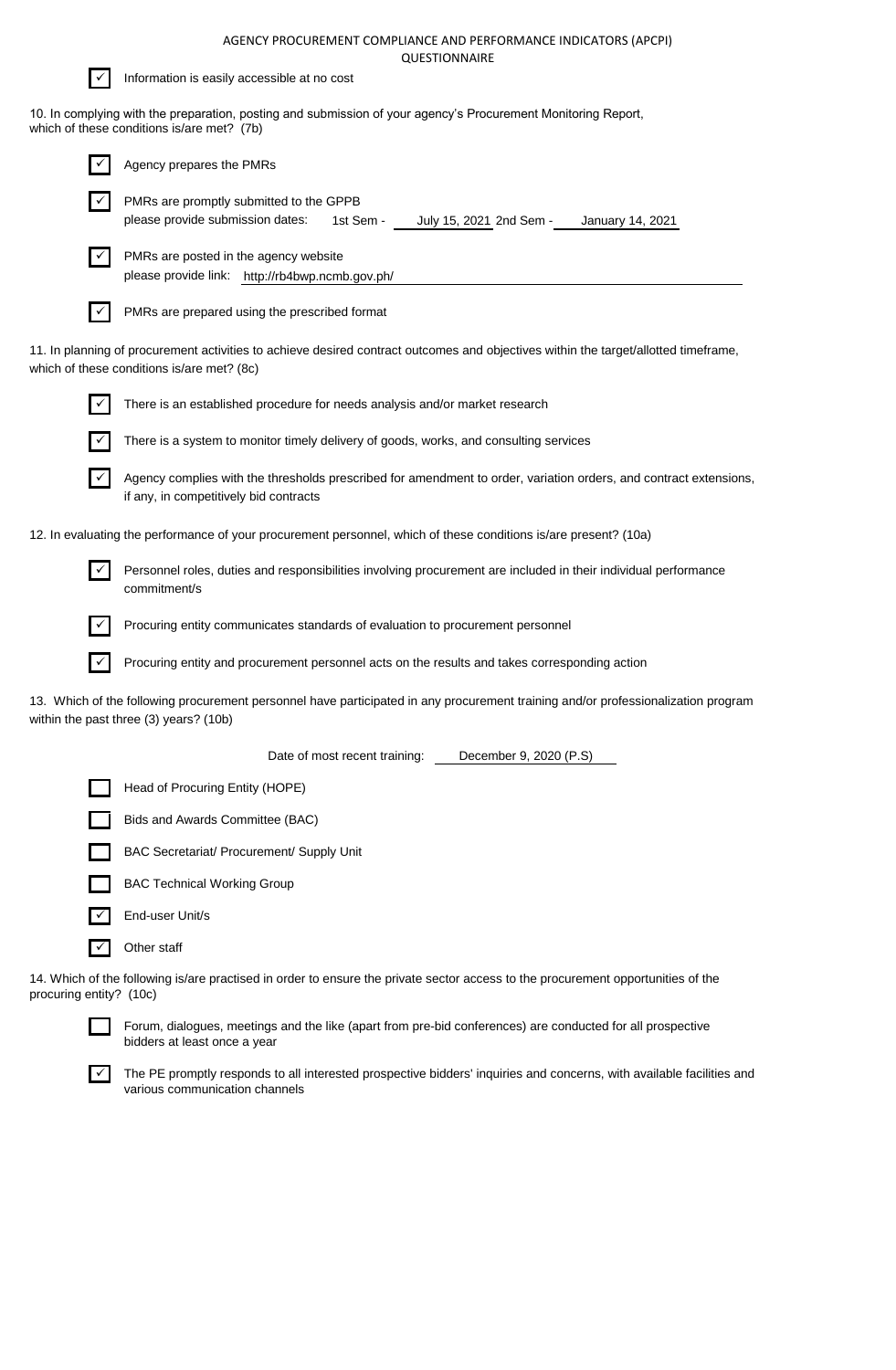|              | 15. In determining whether the BAC Secretariat has a system for keeping and maintaining procurement records,<br>which of these conditions is/are present? (11a)                                                                                                                                                                            |
|--------------|--------------------------------------------------------------------------------------------------------------------------------------------------------------------------------------------------------------------------------------------------------------------------------------------------------------------------------------------|
| $\checkmark$ | There is a list of procurement related documents that are maintained for a period of at least five<br>years                                                                                                                                                                                                                                |
| $\checkmark$ | The documents are kept in a duly designated and secure location with hard copies kept in appropriate<br>filing cabinets and electronic copies in dedicated computers                                                                                                                                                                       |
| $\checkmark$ | The documents are properly filed, segregated, easy to retrieve and accessible to authorized users and<br>audit personnel                                                                                                                                                                                                                   |
|              | 16. In determining whether the Implementing Units has a system for keeping and maintaining procurement records,<br>which of these conditions is/are present? (11b)                                                                                                                                                                         |
|              | There is a list of contract management related documents that are maintained for a period of at least<br>five years                                                                                                                                                                                                                        |
| $\checkmark$ | The documents are kept in a duly designated and secure location with hard copies kept in appropriate<br>filing cabinets and electronic copies in dedicated computers                                                                                                                                                                       |
|              | The documents are properly filed, segregated, easy to retrieve and accessible to authorized users and<br>audit personnel                                                                                                                                                                                                                   |
|              | 17. In determining if the agency has defined procedures or standards for quality control, acceptance and inspection<br>of goods, works and services, which of these conditions is/are present? (12a)                                                                                                                                       |
|              | Agency has written procedures for quality control, acceptance and inspection of goods, services and works                                                                                                                                                                                                                                  |
|              | Have you procured Infrastructure projects through any mode of procurement for the past year?                                                                                                                                                                                                                                               |
|              | Yes<br>No                                                                                                                                                                                                                                                                                                                                  |
|              | If YES, please answer the following:                                                                                                                                                                                                                                                                                                       |
|              | Supervision of civil works is carried out by qualified construction supervisors<br>Name of Civil Works Supervisor:                                                                                                                                                                                                                         |
|              | Agency implements CPES for its works projects and uses results to check contractors' qualifications<br>(applicable for works only)<br>Name of CPES Evaluator:                                                                                                                                                                              |
|              | 18. How long will it take for your agency to release the final payment to your supplier/service provider or contractor/consultant,once<br>documents are complete? (12b)<br>$3-5$<br>days                                                                                                                                                   |
|              | 19. When inviting Observers for the following procurement activities, which of these conditions is/are met? (13a)<br>A. Eligibility Checking (For Consulting Services Only)<br>B. Shortlisting (For Consulting Services Only)<br>C. Pre-bid conference<br>D. Preliminary examination of bids<br>E. Bid evaluation<br>F. Post-qualification |
|              | Observers are invited to attend stages of procurement as prescribed in the IRR                                                                                                                                                                                                                                                             |
|              | Observers are allowed access to and be provided documents, free of charge, as stated in the IRR                                                                                                                                                                                                                                            |

Observer reports, if any, are promptly acted upon by the procuring entity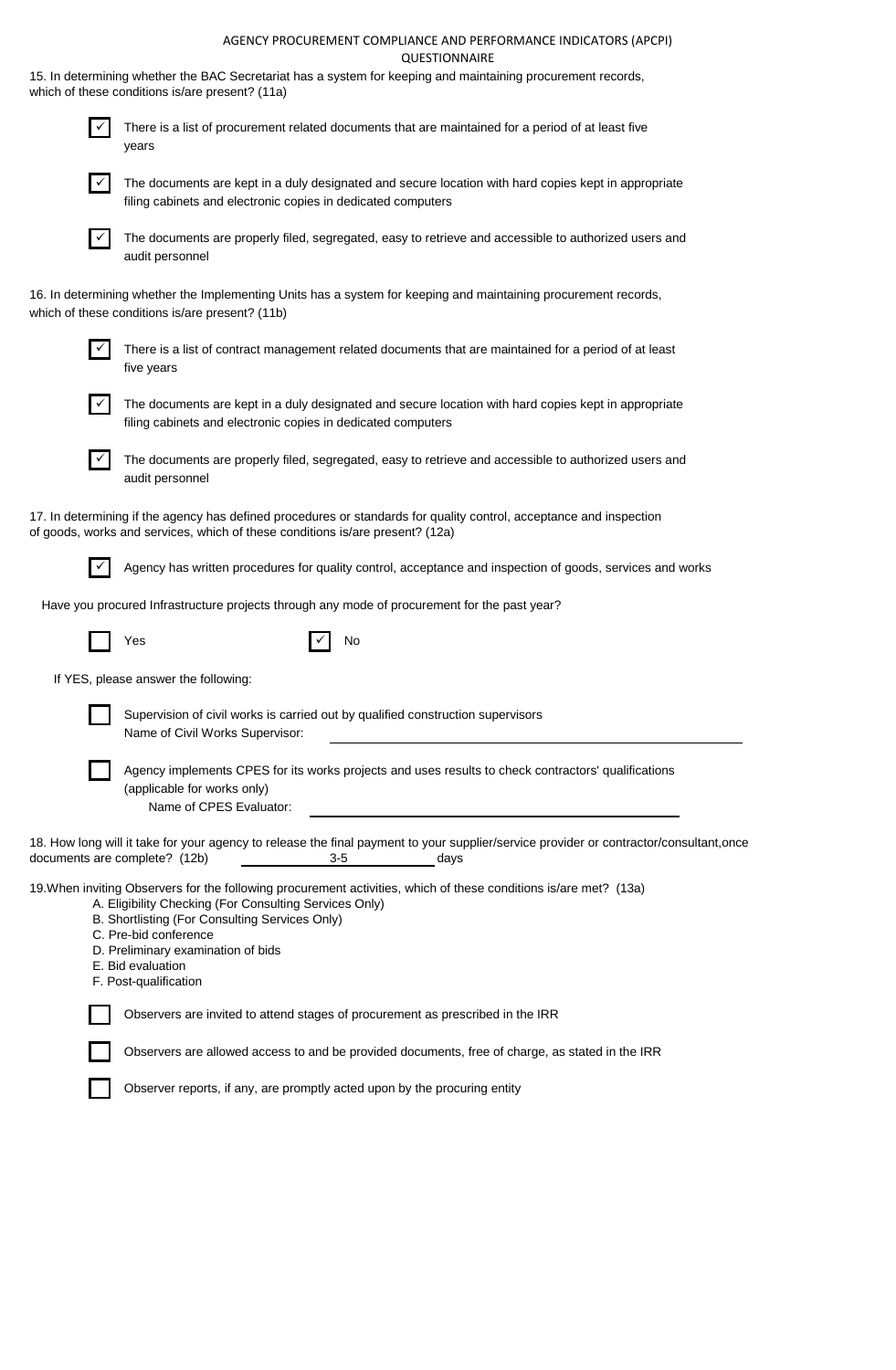20. In creating and operating your Internal Audit Unit (IAU) that performs specialized procurement audits, which set of conditions were present? (14a)

|                                  | Creation of Internal Audit Unit (IAU) in the agency<br>Agency Order/DBM Approval of IAU position/s:                                                                                                      |
|----------------------------------|----------------------------------------------------------------------------------------------------------------------------------------------------------------------------------------------------------|
|                                  | Conduct of audit of procurement processes and transactions by the IAU within the last three years                                                                                                        |
|                                  | Internal audit recommendations on procurement-related matters are implemented within 6 months of the submission<br>of the internal auditor's report                                                      |
| report? (14b)                    | 21. Are COA recommendations responded to or implemented within six months of the submission of the auditors'                                                                                             |
|                                  | Yes (percentage of COA recommendations responded to or implemented within six months)<br>℅                                                                                                               |
|                                  | No procurement related recommendations received                                                                                                                                                          |
|                                  | 22. In determining whether the Procuring Entity has an efficient procurement complaints system and has the capacity<br>to comply with procedural requirements, which of conditions is/are present? (15a) |
|                                  | The HOPE resolved Protests within seven (7) calendar days per Section 55 of the IRR                                                                                                                      |
|                                  | The BAC resolved Requests for Reconsideration within seven (7) calendar days per Section 55 of the IRR                                                                                                   |
|                                  | Procuring entity acts upon and adopts specific measures to address procurement-related complaints,<br>referrals, subpoenas by the Omb, COA, GPPB or any quasi-judicial/quasi-administrative body         |
| conditions is/are present? (16a) | 23. In determining whether agency has a specific anti-corruption program/s related to procurement, which of these                                                                                        |

✓ Agency has a specific office responsible for the implementation of good governance programs

✓ Agency implements a specific good governance program including anti-corruption and integrity development

✓ Agency implements specific policies and procedures in place for detection and prevention of corruption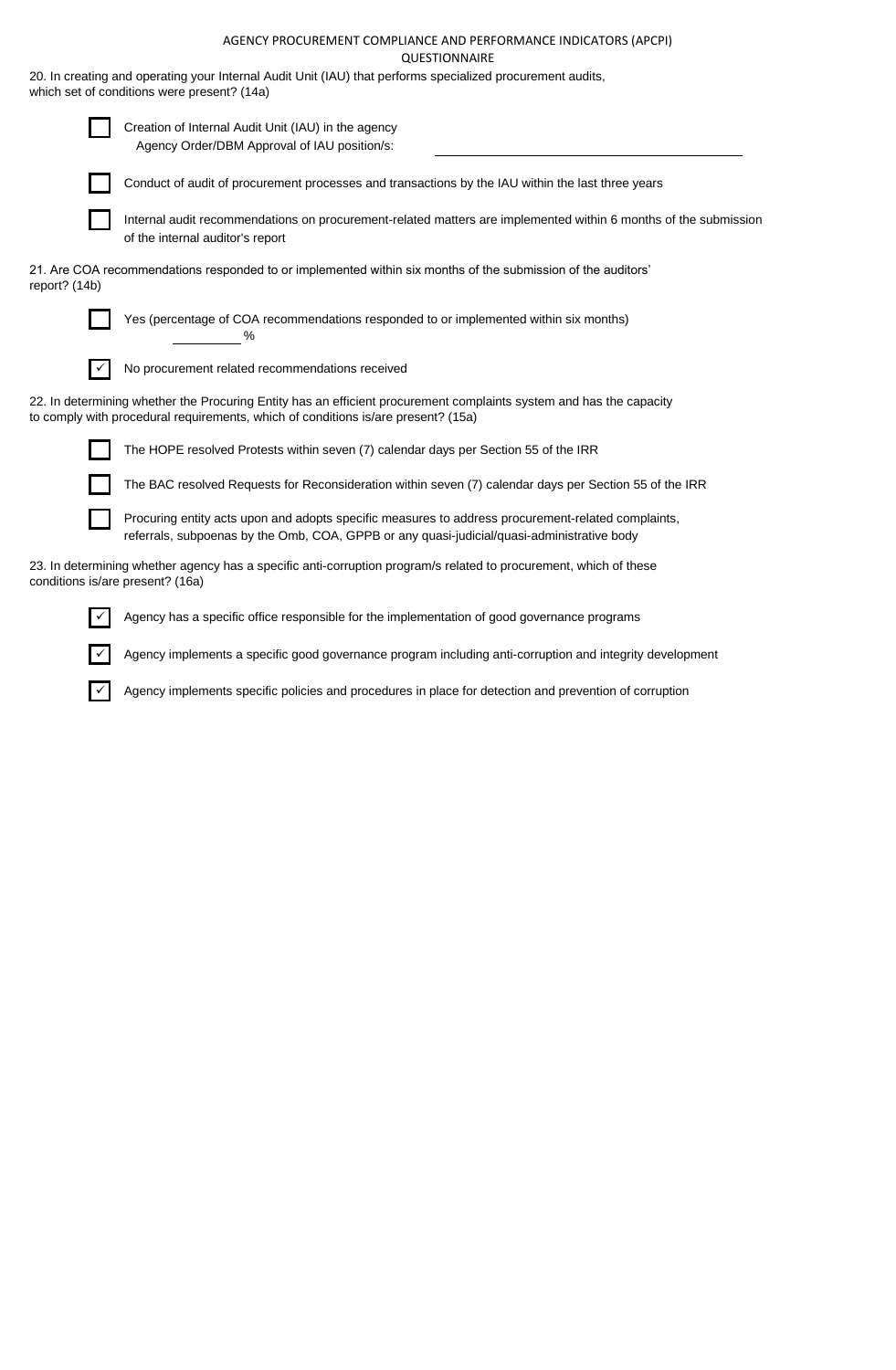**ANNEX C APCPI Revised Scoring and Rating System**

| <b>Assessment Conditions</b><br>No.                                                                                                                               | Poor/Not Compliant (0)         | Acceptable (1)                                    | Satisfactory (2)                                                 |
|-------------------------------------------------------------------------------------------------------------------------------------------------------------------|--------------------------------|---------------------------------------------------|------------------------------------------------------------------|
| PILLAR I. LEGISLATIVE AND REGULATORY FRAMEWORK                                                                                                                    | $\pmb{0}$                      | ${\bf 1}$                                         | 2                                                                |
| Indicator 1. Competitive Bidding as Default Method of Procurement<br>Percentage of competitive bidding and limited source bidding contracts in<br>$\mathbf{1}$    | <b>Below 70.00%</b>            | Between 70.00-80.99%                              | Between 81.00-90.99%                                             |
| terms of amount of total procurement<br>Percentage of competitive bidding and limited source bidding contracts in<br>2                                            | <b>Below 20.00%</b>            | Between 20.00-39.99%                              | Between 40.00-50.00%                                             |
| terms of volume of total procurement                                                                                                                              |                                |                                                   |                                                                  |
| Indicator 2. Limited Use of Alternative Methods of Procurement<br>Percentage of shopping contracts in terms of amount of total procurement                        | Above 7.00%                    | Between 6.00-7.00 %                               | Between 4.00-5.99 %                                              |
| Percentage of negotiated contracts in terms of amount of total procurement                                                                                        | Above 15.00%                   | Between 11.00 - 15.00%                            | Between 6.00-10.99%                                              |
| 5<br>Percentage of direct contracting in terms of amount of total procurement                                                                                     | Above 4.00%                    | Between 3.00-4.00%                                | Between 1.00-2.99%                                               |
| Percentage of repeat order contracts in terms of amount of total<br>6<br>procurement                                                                              | Above 4.00%                    | Between 3.00-4.00%                                | Between 1.00-2.99%                                               |
| $\overline{7}$<br>Compliance with Repeat Order procedures<br>Compliance with Limited Source Bidding procedures<br>8                                               | Not Compliant<br>Not Compliant |                                                   |                                                                  |
| <b>Indicator 3. Competitiveness of the Bidding Process</b>                                                                                                        |                                |                                                   |                                                                  |
| 9<br>Average number of entities who acquired bidding documents                                                                                                    | Below 3.00                     | 3.00-3.99                                         | 4.00-5.99                                                        |
| Average number of bidders who submitted bids<br>10<br>11<br>Average number of bidders who passed eligibility stage                                                | Below 2.00<br>Below 1.00       | 2.00-2.99<br>$1.00 - 1.99$                        | 3.00-4.99<br>2.00-2.99                                           |
| 12<br>Sufficiency of period to prepare bids<br>Use of proper and effective procurement documentation and technical                                                | Not Compliant                  | Partially Compliant                               | <b>Substantially Compliant</b>                                   |
| 13<br>specifications/requirements                                                                                                                                 | Not Compliant                  | Partially Compliant                               | <b>Substantially Compliant</b>                                   |
| PILLAR II. AGENCY INSTITUTIONAL FRAMEWORK AND MANAGEMENT CAPACITY                                                                                                 |                                |                                                   |                                                                  |
| <b>Indicator 4. Presence of Procurement Organizations</b>                                                                                                         |                                |                                                   |                                                                  |
| 14 Creation of Bids and Awards Committee(s)<br>15 Presence of a BAC Secretariat or Procurement Unit                                                               | Not Compliant<br>Not Compliant | <b>Partially Compliant</b><br>Partially Compliant | <b>Substantially Compliant</b><br><b>Substantially Compliant</b> |
| Indicator 5. Procurement Planning and Implementation                                                                                                              |                                |                                                   |                                                                  |
| 16<br>An approved APP that includes all types of procurement                                                                                                      | Not Compliant                  |                                                   |                                                                  |
| Preparation of Annual Procurement Plan for Common-Use Supplies and<br>17<br>Equipment (APP-CSE) and Procurement of Common-Use Supplies and                        | Not Compliant                  | <b>Partially Compliant</b>                        | <b>Substantially Compliant</b>                                   |
| Equipment from the Procurement Service                                                                                                                            |                                |                                                   |                                                                  |
| 18<br>Existing Green Specifications for GPPB-identified non-CSE items are adopted                                                                                 | Not Compliant                  |                                                   |                                                                  |
|                                                                                                                                                                   |                                |                                                   |                                                                  |
| Indicator 6. Use of Government Electronic Procurement System<br>Percentage of bid opportunities posted by the PhilGEPS-registered Agency<br>19                    | Below 70.99%                   | Between 71.00-80.99%                              | Between 81.00-90.99%                                             |
| Percentage of contract award information posted by the PhilGEPS-registered<br>20<br>Agency                                                                        | Below 20.00%                   | Between 20.00-50.99%                              | Between 51.00-80.00%                                             |
| Percentage of contract awards procured through alternative methods posted<br>21<br>by the PhilGEPS-registered Agency                                              | Below 20.00%                   | Between 20.00 - 50.99%                            | Between 51.00-80.00%                                             |
|                                                                                                                                                                   |                                |                                                   |                                                                  |
| Indicator 7. System for Disseminating and Monitoring Procurement Information<br>Presence of website that provides up-to-date procurement information easily<br>22 | Not Compliant                  | Partially Compliant                               | <b>Substantially Compliant</b>                                   |
| accessible at no cost<br>Preparation of Procurement Monitoring Reports using the GPPB-prescribed                                                                  |                                |                                                   |                                                                  |
| 23<br>format, submission to the GPPB, and posting in agency website                                                                                               | Not Compliant                  | Partially Compliant                               | <b>Substantially Compliant</b>                                   |
|                                                                                                                                                                   |                                |                                                   |                                                                  |
| PILLAR III. PROCUREMENT OPERATIONS AND MARKET PRACTICES<br><b>Indicator 8. Efficiency of Procurement Processes</b>                                                |                                |                                                   |                                                                  |
| Percentage of total amount of contracts signed within the assessment year<br>24<br>against total amount in the approved APPs                                      | Below 40.00% or above 100.00%  | Between 40.00- 60.99%                             | Between 61.00% -80.00%                                           |
| Percentage of total number of contracts signed against total number of<br>25<br>procurement projects done through competitive bidding                             | Below 90.00%                   | Between 90.00-92.99%                              | Between 93.00-95.00%                                             |
| Planned procurement activities achieved desired contract outcomes and<br>26                                                                                       | Not Compliant                  | Partially Compliant                               | <b>Substantially Compliant</b>                                   |
| objectives within the target/allotted timeframe                                                                                                                   |                                |                                                   |                                                                  |
| Indicator 9. Compliance with Procurement Timeframes<br>Percentage of contracts awarded within prescribed period of action to                                      |                                |                                                   |                                                                  |
| 27<br>procure goods<br>Percentage of contracts awarded within prescribed period of action to                                                                      | Below 90.00%                   | Between 90.00 to 95.99%                           | Between 96.00 to 99.99%                                          |
| 28<br>procure infrastructure projects                                                                                                                             | Below 90.00%                   | Between 90.00 to 95.99%                           | Between 96.00 to 99.99%                                          |
| Percentage of contracts awarded within prescribed period of action to<br>29<br>procure consulting services                                                        | Below 90.00%                   | Between 90.00 to 95.99%                           | Between 96.00 to 99.99%                                          |
| Indicator 10. Capacity Building for Government Personnel and Private Sector Participants                                                                          |                                |                                                   |                                                                  |
| There is a system within the procuring entity to evaluate the performance of<br>30<br>procurement personnel on a regular basis                                    | Not Compliant                  | <b>Partially Compliant</b>                        | <b>Substantially Compliant</b>                                   |
| Percentage of participation of procurement staff in procurement training<br>31                                                                                    | Less than 60.00% Trained       | Between 60.00-75.99% Trained                      | Between 76-90% of staff trained                                  |
| and/or professionalization program<br>The procuring entity has open dialogue with private sector and ensures                                                      |                                |                                                   |                                                                  |
| 32<br>access to the procurement opportunities of the procuring entity                                                                                             | Not Compliant                  |                                                   |                                                                  |
| Indicator 11. Management of Procurement and Contract Management Records                                                                                           |                                |                                                   |                                                                  |
| The BAC Secretariat has a system for keeping and maintaining procurement<br>33                                                                                    | Not Compliant                  | <b>Partially Compliant</b>                        | <b>Substantially Compliant</b>                                   |
| records<br>Implementing Units has and is implementing a system for keeping and<br>34                                                                              | Not Compliant                  | Partially Compliant                               | <b>Substantially Compliant</b>                                   |
| maintaining complete and easily retrievable contract management records                                                                                           |                                |                                                   |                                                                  |
| <b>Indicator 12. Contract Management Procedures</b><br>Agency has defined procedures or standards in such areas as quality control,                               |                                |                                                   |                                                                  |
| 35<br>acceptance and inspection, supervision of works and evaluation of                                                                                           | Not Compliant                  | Partially Compliant                               | <b>Substantially Compliant</b>                                   |
| contractors' performance<br>Timely Payment of Procurement Contracts<br>36                                                                                         | After 45 days                  | Between 38-45 days                                | Between 31-37 days                                               |
|                                                                                                                                                                   |                                |                                                   |                                                                  |
| PILLAR IV. INTEGRITY AND TRANSPARENCY OF AGENCY PROCUREMENT SYSTEM<br>Indicator 13. Observer Participation in Public Bidding                                      |                                |                                                   |                                                                  |
| Observers are invited to attend stages of procurement as prescribed in the<br>37                                                                                  | Not Compliant                  | Partially Compliant                               | <b>Substantially Compliant</b>                                   |
| <b>IRR</b>                                                                                                                                                        |                                |                                                   |                                                                  |
| Indicator 14. Internal and External Audit of Procurement Activities<br>Creation and operation of Internal Audit Unit (IAU) that performs specialized              |                                |                                                   |                                                                  |
| 38<br>procurement audits                                                                                                                                          | Not Compliant                  | <b>Partially Compliant</b>                        | <b>Substantially Compliant</b>                                   |
| 39<br>Audit Reports on procurement related transactions                                                                                                           | Below 60% compliance           | Between 61-70.99% compliance                      | Between 71-89.99% compliance                                     |
| Indicator 15. Capacity to Handle Procurement Related Complaints                                                                                                   |                                |                                                   |                                                                  |
| The Procuring Entity has an efficient procurement complaints system and has<br>40<br>the capacity to comply with procedural requirements                          | Not Compliant                  | Partially Compliant                               | <b>Substantially Compliant</b>                                   |
|                                                                                                                                                                   |                                |                                                   |                                                                  |
| Indicator 16. Anti-Corruption Programs Related to Procurement<br>Agency has a specific anti-corruption program/s related to procurement                           | Not Compliant                  | <b>Partially Compliant</b>                        | <b>Substantially Compliant</b>                                   |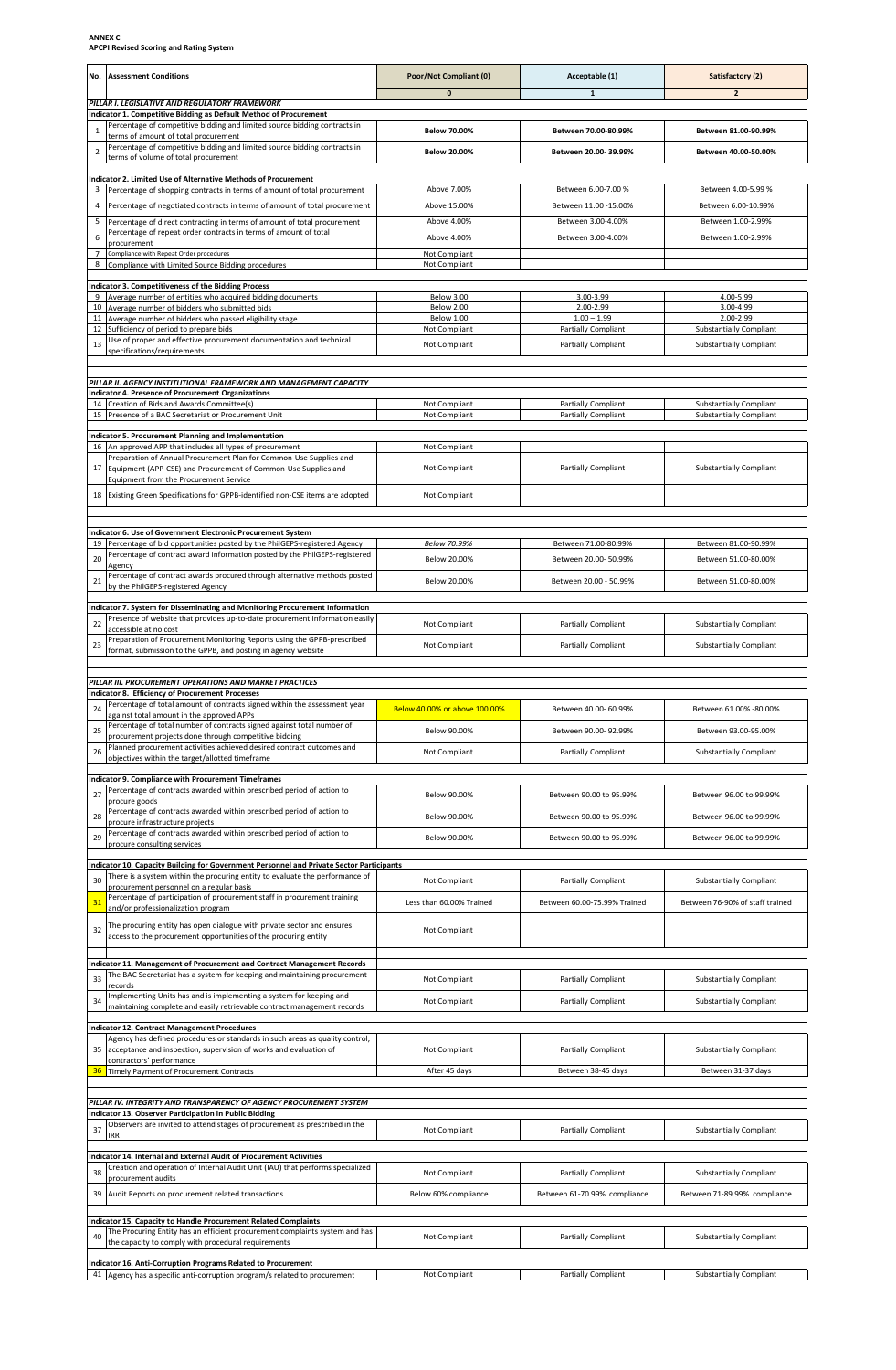| <b>Back to</b><br>"how to fill up"       |
|------------------------------------------|
| Very Satisfactory/Compliant (3)          |
| 3                                        |
|                                          |
| Between 91.00-100%                       |
| Above 50.00%                             |
|                                          |
| <b>Below 4.00%</b><br><b>Below 6.00%</b> |
| <b>Below 1.00%</b>                       |
| <b>Below 1.00%</b>                       |
| Compliant<br>Compliant                   |
| 6.00 and above                           |
| 5.00 and above<br>3.00 and above         |
| <b>Fully Compliant</b>                   |
| <b>Fully Compliant</b>                   |
|                                          |
| <b>Fully Compliant</b>                   |
| <b>Fully Compliant</b>                   |
| Compliant                                |
| <b>Fully Compliant</b>                   |
|                                          |
| Compliant                                |
|                                          |
| Above 91.00%                             |
| Above 80.00%                             |
| Above 80.00%                             |
|                                          |
| <b>Fully Compliant</b>                   |
| <b>Fully Compliant</b>                   |
|                                          |
|                                          |
| Above 80.00%                             |
| Above 95.00%                             |
| <b>Fully Compliant</b>                   |
|                                          |
| 100%                                     |
| 100%                                     |
| 100%                                     |
| <b>Fully Compliant</b>                   |
| Between 91.00-100% Trained               |
|                                          |
| Compliant                                |
|                                          |
| <b>Fully Compliant</b>                   |
| <b>Fully Compliant</b>                   |
|                                          |
| <b>Fully Compliant</b>                   |
| On or before 30 days                     |
|                                          |
|                                          |
| <b>Fully Compliant</b>                   |
|                                          |
| <b>Fully Compliant</b>                   |
| Above 90-100% compliance                 |
|                                          |
| <b>Fully Compliant</b>                   |
|                                          |
| <b>Fully Compliant</b>                   |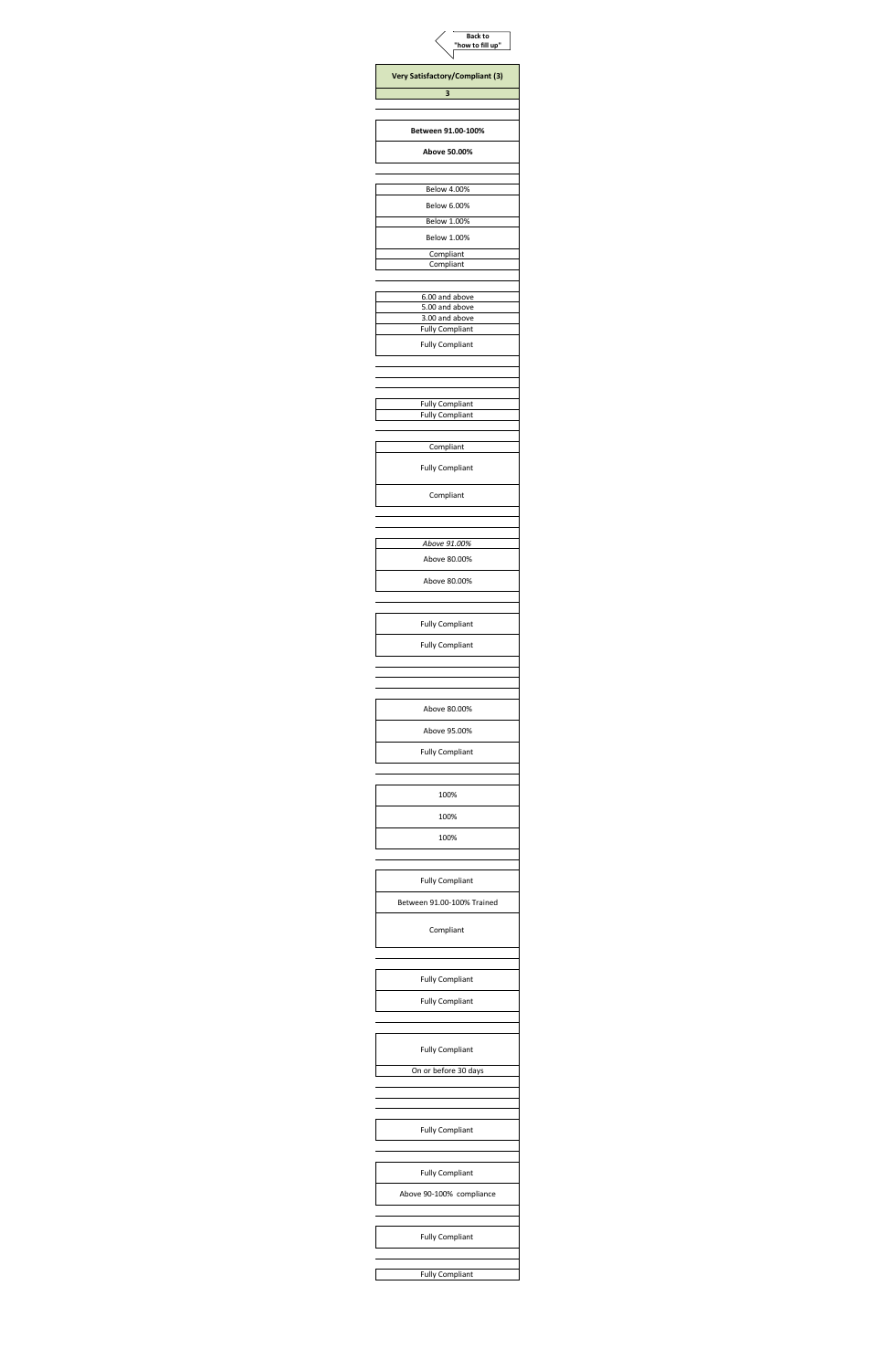# **ANNEX A GOVERNMENT PROCUREMENT POLICY BOARD Agency Procurement Compliance and Performance Indicator (APCPI) Self-Assessment Form**

**Name of Agency: NCMB-MIMAROPA**<br>Date of Self Assessment: March 31, 2022

**Name of Evaluator: <b>FRANCIS A. GONZALO**<br>Position: **Director II** 

| No.    | <b>Assessment Conditions</b>                                                                                             | <b>Agency Score</b> | <b>APCPI Rating*</b> | Comments/Findings to the<br><b>Indicators and SubIndicators</b> | <b>Supporting Information/Documentation</b><br>(Not to be Included in the Evaluation                            |  |  |  |  |  |  |
|--------|--------------------------------------------------------------------------------------------------------------------------|---------------------|----------------------|-----------------------------------------------------------------|-----------------------------------------------------------------------------------------------------------------|--|--|--|--|--|--|
|        | PILLAR I. LEGISLATIVE AND REGULATORY FRAMEWORK                                                                           |                     |                      |                                                                 |                                                                                                                 |  |  |  |  |  |  |
|        | Indicator 1. Competitive Bidding as Default Method of Procurement                                                        |                     |                      |                                                                 |                                                                                                                 |  |  |  |  |  |  |
| 1.a    | Percentage of competitive bidding and limited source                                                                     | 0.00%               | 0.00                 |                                                                 | <b>PMRs</b>                                                                                                     |  |  |  |  |  |  |
|        | bidding contracts in terms of amount of total procurement                                                                |                     |                      |                                                                 |                                                                                                                 |  |  |  |  |  |  |
| 1.b    | Percentage of competitive bidding and limited source<br>bidding contracts in terms of volume of total procurement        | 0.00%               | 0.00                 |                                                                 | <b>PMRs</b>                                                                                                     |  |  |  |  |  |  |
|        |                                                                                                                          |                     |                      |                                                                 |                                                                                                                 |  |  |  |  |  |  |
|        | <b>Indicator 2. Limited Use of Alternative Methods of Procurement</b>                                                    |                     |                      |                                                                 |                                                                                                                 |  |  |  |  |  |  |
| 2.a    | Percentage of shopping contracts in terms of amount of total<br>procurement                                              | 100.00%             | 0.00                 |                                                                 | <b>PMRs</b>                                                                                                     |  |  |  |  |  |  |
| 2.b    | Percentage of negotiated contracts in terms of amount of<br>total procurement                                            | 0.00%               | 3.00                 |                                                                 | <b>PMRs</b>                                                                                                     |  |  |  |  |  |  |
| 2.c    | Percentage of direct contracting in terms of amount of total<br>procurement                                              | 0.00%               | 3.00                 |                                                                 | <b>PMRs</b>                                                                                                     |  |  |  |  |  |  |
| 2.d    | Percentage of repeat order contracts in terms of amount of<br>total procurement                                          | 0.00%               | 3.00                 |                                                                 | <b>PMRs</b>                                                                                                     |  |  |  |  |  |  |
| 2.e    | Compliance with Repeat Order procedures                                                                                  | n/a                 | n/a                  |                                                                 | Procurement documents relative to<br>conduct of Repeat Order                                                    |  |  |  |  |  |  |
| 2.f    | Compliance with Limited Source Bidding procedures                                                                        | n/a                 | n/a                  |                                                                 | Procurement documents relative to<br>conduct of Limited Source Bidding                                          |  |  |  |  |  |  |
|        |                                                                                                                          |                     |                      |                                                                 |                                                                                                                 |  |  |  |  |  |  |
|        | Indicator 3. Competitiveness of the Bidding Process                                                                      |                     |                      |                                                                 |                                                                                                                 |  |  |  |  |  |  |
| 3.a    | Average number of entities who acquired bidding documents                                                                | n/a                 | n/a                  |                                                                 | Agency records and/or PhilGEPS records                                                                          |  |  |  |  |  |  |
| $-3.b$ | Average number of bidders who submitted bids                                                                             | n/a                 | n/a                  |                                                                 | Abstract of Bids or other agency records                                                                        |  |  |  |  |  |  |
| 3.c    | Average number of bidders who passed eligibility stage                                                                   | n/a                 | n/a                  |                                                                 | Abstract of Bids or other agency records                                                                        |  |  |  |  |  |  |
| 3.d    | Sufficiency of period to prepare bids                                                                                    | n/a                 | n/a                  |                                                                 | Agency records and/or PhilGEPS records                                                                          |  |  |  |  |  |  |
| 3.e    | Use of proper and effective procurement documentation and<br>technical specifications/requirements                       | Fully<br>Compliant  | 3.00                 |                                                                 | Cost Benefit Analysis, Work Plans,<br>Technical Specifications included in<br>bidding documents                 |  |  |  |  |  |  |
|        |                                                                                                                          |                     |                      |                                                                 |                                                                                                                 |  |  |  |  |  |  |
|        |                                                                                                                          | Average I           | 1.71                 |                                                                 |                                                                                                                 |  |  |  |  |  |  |
|        | PILLAR II. AGENCY INSTITUTIONAL FRAMEWORK AND MANAGEMENT CAPACITY                                                        |                     |                      |                                                                 |                                                                                                                 |  |  |  |  |  |  |
|        | <b>Indicator 4. Presence of Procurement Organizations</b>                                                                |                     |                      |                                                                 |                                                                                                                 |  |  |  |  |  |  |
| 4.a    | Creation of Bids and Awards Committee(s)                                                                                 | Not Compliant       | 0.00                 |                                                                 | Verify copy of Order creating BAC;<br>Organizational Chart; and Certification of<br>Training                    |  |  |  |  |  |  |
| 4.b    | Presence of a BAC Secretariat or Procurement Unit                                                                        | Not Compliant       | 0.00                 |                                                                 | Verify copy of Order creating BAC<br>Secretariat; Organizational Chart; and<br><b>Certification of Training</b> |  |  |  |  |  |  |
|        |                                                                                                                          |                     |                      |                                                                 |                                                                                                                 |  |  |  |  |  |  |
|        | Indicator 5. Procurement Planning and Implementation                                                                     |                     |                      |                                                                 |                                                                                                                 |  |  |  |  |  |  |
| 5.a    | An approved APP that includes all types of procurement<br>Preparation of Annual Procurement Plan for Common-Use          | Compliant           | 3.00                 |                                                                 | Copy of APP and its supplements (if any)                                                                        |  |  |  |  |  |  |
| 5.b    | Supplies and Equipment (APP-CSE) and Procurement of<br>Common-Use Supplies and Equipment from the Procurement<br>Service | Fully<br>Compliant  | 3.00                 |                                                                 | APP, APP-CSE, PMR                                                                                               |  |  |  |  |  |  |
| 5.c    | Existing Green Specifications for GPPB-identified non-CSE<br>items are adopted                                           | Compliant           | 3.00                 |                                                                 | ITBs and/or RFQs clearly<br>indicate the use of green technical<br>specifications for the procurement activity  |  |  |  |  |  |  |
|        |                                                                                                                          |                     |                      |                                                                 |                                                                                                                 |  |  |  |  |  |  |
|        | Indicator 6. Use of Government Electronic Procurement System                                                             |                     |                      |                                                                 |                                                                                                                 |  |  |  |  |  |  |
| 6.a    | Percentage of bid opportunities posted by the PhilGEPS-<br>registered Agency                                             | n/a                 | n/a                  |                                                                 | Agency records and/or PhilGEPS records                                                                          |  |  |  |  |  |  |
| 6.b    | Percentage of contract award information posted by the<br>PhilGEPS-registered Agency                                     | n/a                 | n/a                  |                                                                 | Agency records and/or PhilGEPS records                                                                          |  |  |  |  |  |  |
| 6.c    | Percentage of contract awards procured through alternative<br>methods posted by the PhilGEPS-registered Agency           | 40.00%              | 1.00                 |                                                                 | Agency records and/or PhilGEPS records                                                                          |  |  |  |  |  |  |
|        |                                                                                                                          |                     |                      |                                                                 |                                                                                                                 |  |  |  |  |  |  |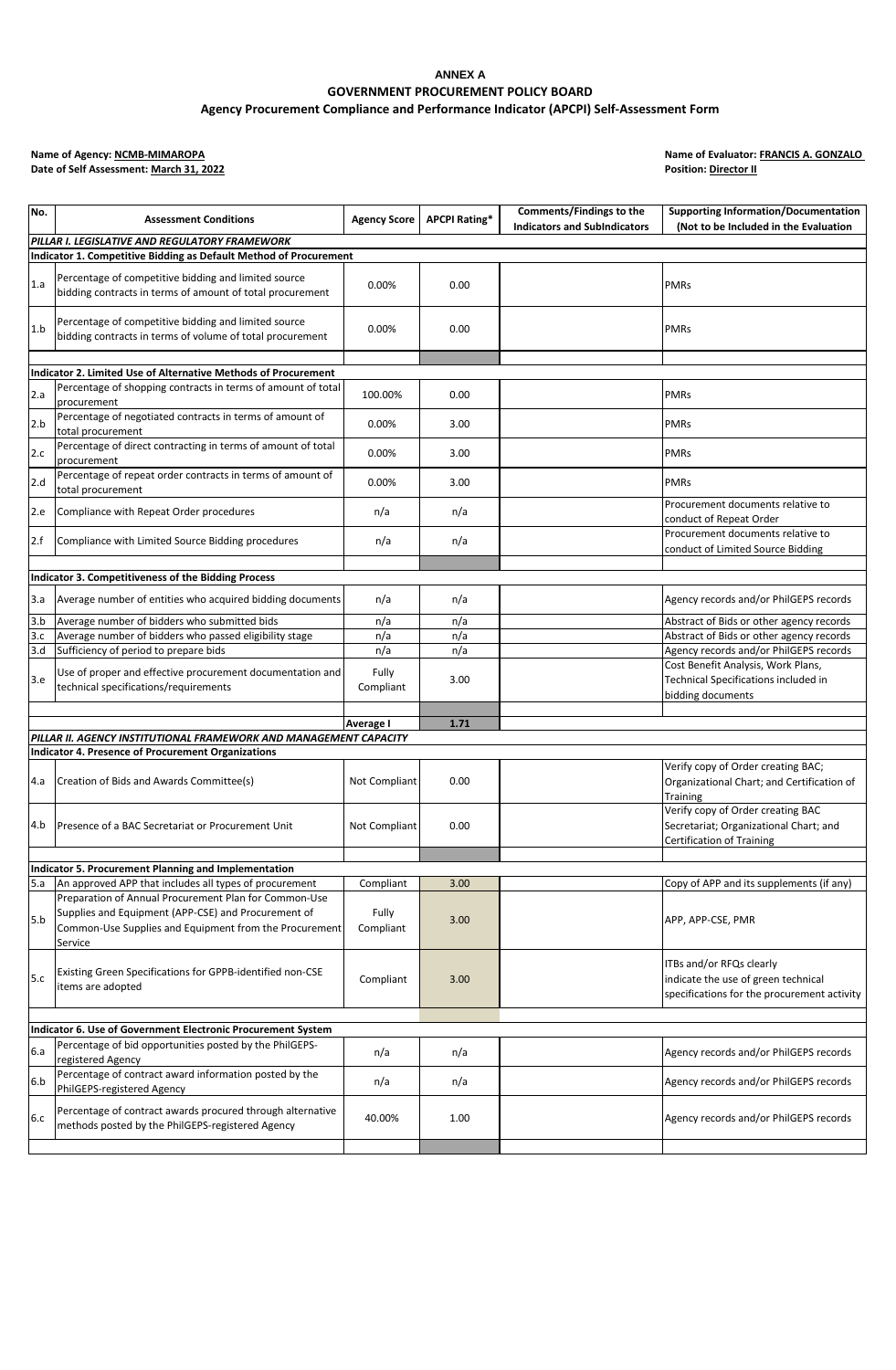# **ANNEX A GOVERNMENT PROCUREMENT POLICY BOARD Agency Procurement Compliance and Performance Indicator (APCPI) Self-Assessment Form**

**Name of Agency: NCMB-MIMAROPA**<br>Date of Self Assessment: March 31, 2022

**Name of Evaluator: <b>FRANCIS A. GONZALO**<br>Position: **Director II** 

| No.  | <b>Assessment Conditions</b>                                                                                                                                                       | <b>Agency Score</b> | <b>APCPI Rating*</b> | Comments/Findings to the<br><b>Indicators and SubIndicators</b> | <b>Supporting Information/Documentation</b><br>(Not to be Included in the Evaluation                                                                                                                                              |
|------|------------------------------------------------------------------------------------------------------------------------------------------------------------------------------------|---------------------|----------------------|-----------------------------------------------------------------|-----------------------------------------------------------------------------------------------------------------------------------------------------------------------------------------------------------------------------------|
|      | Indicator 7. System for Disseminating and Monitoring Procurement Information                                                                                                       |                     |                      |                                                                 |                                                                                                                                                                                                                                   |
| 7.a  | Presence of website that provides up-to-date procurement<br>information easily accessible at no cost                                                                               | Fully<br>Compliant  | 3.00                 |                                                                 | Identify specific procurement-related<br>portion in the agency website and specific<br>website links                                                                                                                              |
| 7.b  | Preparation of Procurement Monitoring Reports using the<br>GPPB-prescribed format, submission to the GPPB, and<br>posting in agency website                                        | Fully<br>Compliant  | 3.00                 |                                                                 | Copy of PMR and received copy that it was<br>submitted to GPPB                                                                                                                                                                    |
|      |                                                                                                                                                                                    |                     |                      |                                                                 |                                                                                                                                                                                                                                   |
|      | PILLAR III. PROCUREMENT OPERATIONS AND MARKET PRACTICES                                                                                                                            | Average II          | 2.00                 |                                                                 |                                                                                                                                                                                                                                   |
|      | <b>Indicator 8. Efficiency of Procurement Processes</b>                                                                                                                            |                     |                      |                                                                 |                                                                                                                                                                                                                                   |
| 8.a  | Percentage of total amount of contracts signed within the<br>assessment year against total amount in the approved APPs                                                             | 91.76%              | 3.00                 |                                                                 | APP (including Supplemental<br>amendments, if any) and PMRs                                                                                                                                                                       |
| 8.b  | Percentage of total number of contracts signed against total<br>number of procurement projects done through competitive<br>bidding                                                 | n/a                 | n/a                  |                                                                 | APP(including Supplemental amendments,<br>if any) and PMRs                                                                                                                                                                        |
| 8.c  | Planned procurement activities achieved desired contract<br>outcomes and objectives within the target/allotted<br>timeframe                                                        | Fully<br>Compliant  | 3.00                 |                                                                 | Agency Procedures/Systems for the<br>conduct of needs analysis or market<br>research, monitoring of timely delivery of<br>goods, works, or services<br>Contracts with amendments and variations<br>to order amount to 10% or less |
|      |                                                                                                                                                                                    |                     |                      |                                                                 |                                                                                                                                                                                                                                   |
|      | <b>Indicator 9. Compliance with Procurement Timeframes</b>                                                                                                                         |                     |                      |                                                                 |                                                                                                                                                                                                                                   |
| 9.a  | Percentage of contracts awarded within prescribed period of<br>action to procure goods                                                                                             | n/a                 | n/a                  |                                                                 | PMRs                                                                                                                                                                                                                              |
| 9.b  | Percentage of contracts awarded within prescribed period of<br>action to procure infrastructure projects                                                                           | n/a                 | n/a                  |                                                                 | <b>PMRs</b>                                                                                                                                                                                                                       |
| 9.c  | Percentage of contracts awarded within prescribed period of<br>action to procure consulting services                                                                               | n/a                 | n/a                  |                                                                 | <b>PMRs</b>                                                                                                                                                                                                                       |
|      |                                                                                                                                                                                    |                     |                      |                                                                 |                                                                                                                                                                                                                                   |
|      | Indicator 10. Capacity Building for Government Personnel and Private Sector Participants                                                                                           |                     |                      |                                                                 |                                                                                                                                                                                                                                   |
| 10.a | There is a system within the procuring entity to evaluate the<br>performance of procurement personnel on a regular basis                                                           | Fully<br>Compliant  | 3.00                 |                                                                 | Samples of forms used to evaluating<br>procurement performance on top of or<br>incorporated within the regular<br>assessment for Procurement Personnel                                                                            |
| 10.b | Percentage of participation of procurement staff in<br>procurement training and/or professionalization program                                                                     | 0.00%               | 0.00                 |                                                                 | Ask for copies of Office Orders, training<br>modules, list of participants, schedules of<br>actual training conducted                                                                                                             |
|      | The procuring entity has open dialogue with private sector<br>10.c and ensures access to the procurement opportunities of the<br>procuring entity                                  | Compliant           | 3.00                 |                                                                 | Ask for copies of documentation of<br>activities for bidders                                                                                                                                                                      |
|      |                                                                                                                                                                                    |                     |                      |                                                                 |                                                                                                                                                                                                                                   |
|      | Indicator 11. Management of Procurement and Contract Management Records                                                                                                            |                     |                      |                                                                 | Verify actual procurement records and                                                                                                                                                                                             |
| 11.a | The BAC Secretariat has a system for keeping and<br>maintaining procurement records                                                                                                | Fully<br>Compliant  | 3.00                 |                                                                 | time it took to retrieve records (should be<br>no more than two hours)<br>Refer to Section 4.1 of User's Manual for<br>list of procurement-related documents for<br>record-keeping and maintenance.                               |
|      | Implementing Units has and is implementing a system for<br>11.b keeping and maintaining complete and easily retrievable<br>contract management records                             | Fully<br>Compliant  | 3.00                 |                                                                 | Verify actual contract management<br>records and time it took to retrieve<br>records should be no more than two hours                                                                                                             |
|      | <b>Indicator 12. Contract Management Procedures</b>                                                                                                                                |                     |                      |                                                                 |                                                                                                                                                                                                                                   |
|      | Agency has defined procedures or standards in such areas as<br>12.a quality control, acceptance and inspection, supervision of<br>works and evaluation of contractors' performance | Fully<br>Compliant  | 3.00                 |                                                                 | Verify copies of written procedures for<br>quality control, acceptance and inspection;<br><b>CPES evaluation formsz</b>                                                                                                           |
|      | 12.b Timely Payment of Procurement Contracts                                                                                                                                       | After 45 days       | 0.00                 |                                                                 | Ask Finance or Accounting Head of Agency<br>for average period for the release of<br>payments for procurement contracts                                                                                                           |
|      |                                                                                                                                                                                    |                     |                      |                                                                 |                                                                                                                                                                                                                                   |
|      |                                                                                                                                                                                    | <b>Average III</b>  | 2.33                 |                                                                 |                                                                                                                                                                                                                                   |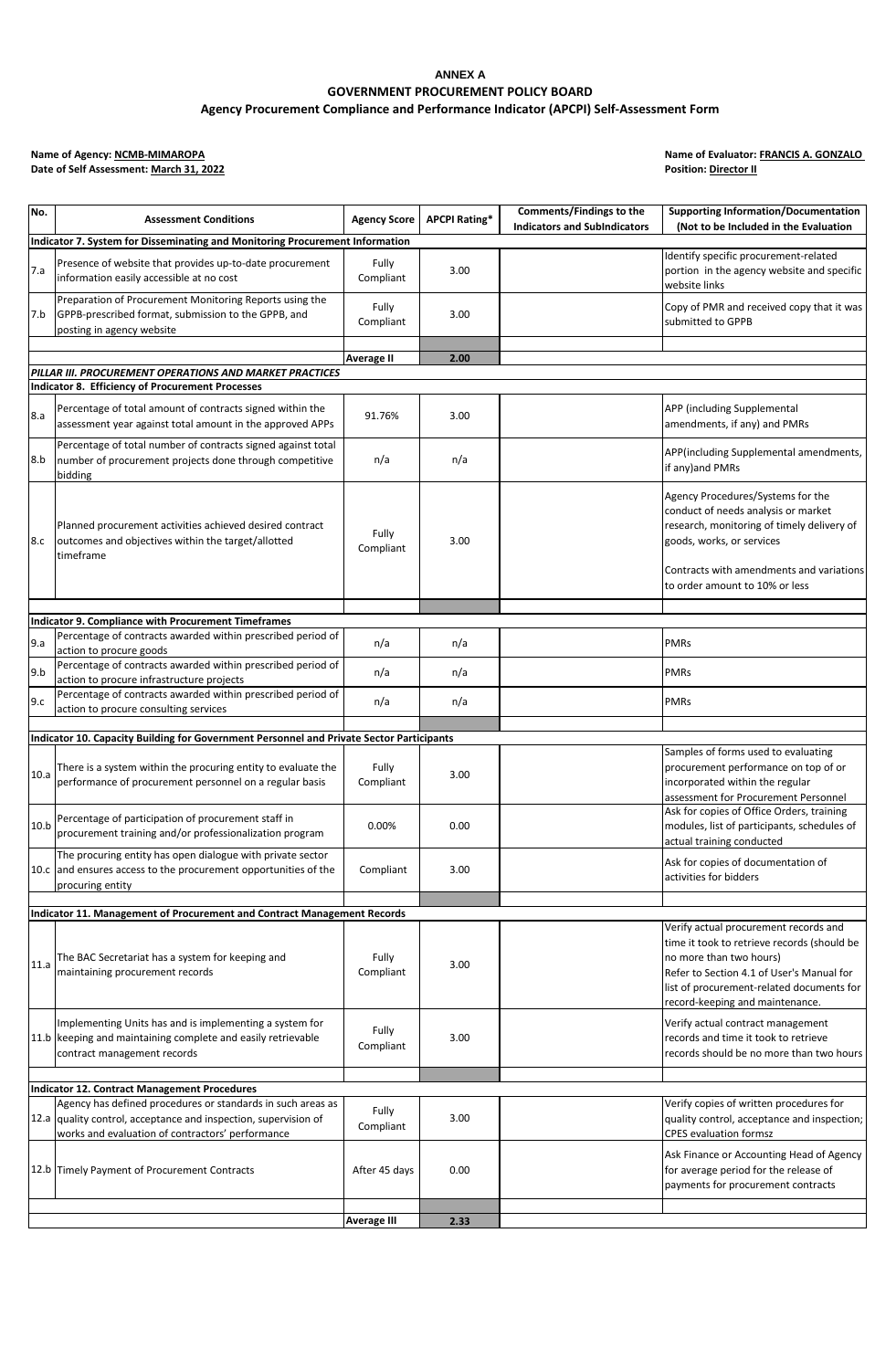# **ANNEX A GOVERNMENT PROCUREMENT POLICY BOARD Agency Procurement Compliance and Performance Indicator (APCPI) Self-Assessment Form**

**Name of Agency: NCMB-MIMAROPA**<br>Date of Self Assessment: March 31, 2022

**Name of Evaluator: <b>FRANCIS A. GONZALO**<br>Position: **Director II** 

| No.                                                                 | <b>Assessment Conditions</b>                                                                        | <b>Agency Score</b> | <b>APCPI Rating*</b> | Comments/Findings to the            | <b>Supporting Information/Documentation</b> |
|---------------------------------------------------------------------|-----------------------------------------------------------------------------------------------------|---------------------|----------------------|-------------------------------------|---------------------------------------------|
|                                                                     |                                                                                                     |                     |                      | <b>Indicators and SubIndicators</b> | (Not to be Included in the Evaluation       |
|                                                                     | PILLAR IV. INTEGRITY AND TRANSPARENCY OF AGENCY PROCUREMENT SYSTEM                                  |                     |                      |                                     |                                             |
|                                                                     | Indicator 13. Observer Participation in Public Bidding                                              |                     |                      |                                     |                                             |
|                                                                     |                                                                                                     |                     |                      |                                     | Verify copies of Invitation Letters to CSOs |
| 13.a                                                                | Observers are invited to attend stages of procurement as                                            | n/a                 | n/a                  |                                     | and professional associations and COA       |
|                                                                     | prescribed in the IRR                                                                               |                     |                      |                                     | (List and average number of CSOs and PAs    |
|                                                                     |                                                                                                     |                     |                      |                                     | invited shall be noted.)                    |
|                                                                     |                                                                                                     |                     |                      |                                     |                                             |
|                                                                     | Indicator 14. Internal and External Audit of Procurement Activities                                 |                     |                      |                                     |                                             |
|                                                                     |                                                                                                     |                     |                      |                                     | Verify copy of Order or show actual         |
| 14.a                                                                | Creation and operation of Internal Audit Unit (IAU) that<br>performs specialized procurement audits | Not Compliant       | 0.00                 |                                     | organizational chart showing IAU, auidt     |
|                                                                     |                                                                                                     |                     |                      |                                     | reports, action plans and IAU               |
|                                                                     |                                                                                                     |                     |                      |                                     | recommendations                             |
|                                                                     |                                                                                                     | Above 90-           |                      |                                     | Verify COA Annual Audit Report on Action    |
|                                                                     | 14.b Audit Reports on procurement related transactions                                              | 100%                | 3.00                 |                                     | on Prior Year's Audit Recommendations       |
|                                                                     |                                                                                                     | compliance          |                      |                                     |                                             |
|                                                                     |                                                                                                     |                     |                      |                                     |                                             |
|                                                                     | Indicator 15. Capacity to Handle Procurement Related Complaints                                     |                     |                      |                                     |                                             |
|                                                                     |                                                                                                     |                     |                      |                                     | Verify copies of BAC resolutions on Motion  |
|                                                                     | The Procuring Entity has an efficient procurement complaints                                        |                     |                      |                                     | for Reconsiderations, Protests and          |
|                                                                     | 15.a system and has the capacity to comply with procedural                                          | Not Compliant       | 0.00                 |                                     | Complaints; Office Orders adopting          |
|                                                                     | requirements                                                                                        |                     |                      |                                     | mesures to address procurement-related      |
|                                                                     |                                                                                                     |                     |                      |                                     | complaints                                  |
|                                                                     |                                                                                                     |                     |                      |                                     |                                             |
|                                                                     | Indicator 16. Anti-Corruption Programs Related to Procurement                                       |                     |                      |                                     |                                             |
| 16.a                                                                | Agency has a specific anti-corruption program/s related to                                          | Fully               | 3.00                 |                                     | Verify documentation of anti-corruption     |
|                                                                     | procurement                                                                                         | Compliant           |                      |                                     | program                                     |
|                                                                     |                                                                                                     | <b>Average IV</b>   | 1.50                 |                                     |                                             |
| GRAND TOTAL (Avarege I + Average II + Average III + Average IV / 4) |                                                                                                     |                     | 1.89                 |                                     |                                             |

**Summary of APCPI Scores by Pillar**

|              | <b>APCPI Pillars</b>                                     | <b>Ideal Rating</b> | <b>Agency Rating</b> |
|--------------|----------------------------------------------------------|---------------------|----------------------|
|              | Legislative and Regulatory Framework                     | 3.00                | 1.71                 |
| $\mathbf{H}$ | Agency Insitutional Framework and Management Capacity    | 3.00                | 2.00                 |
| Ш            | <b>Procurement Operations and Market Practices</b>       | 3.00                | 2.33                 |
| IV           | Integrity and Transparency of Agency Procurement Systems | 3.00                | 1.50                 |
|              | Total (Pillar I+Pillar II+Pillar III+ PillarIV)/4        | 3.00                | 1.89                 |

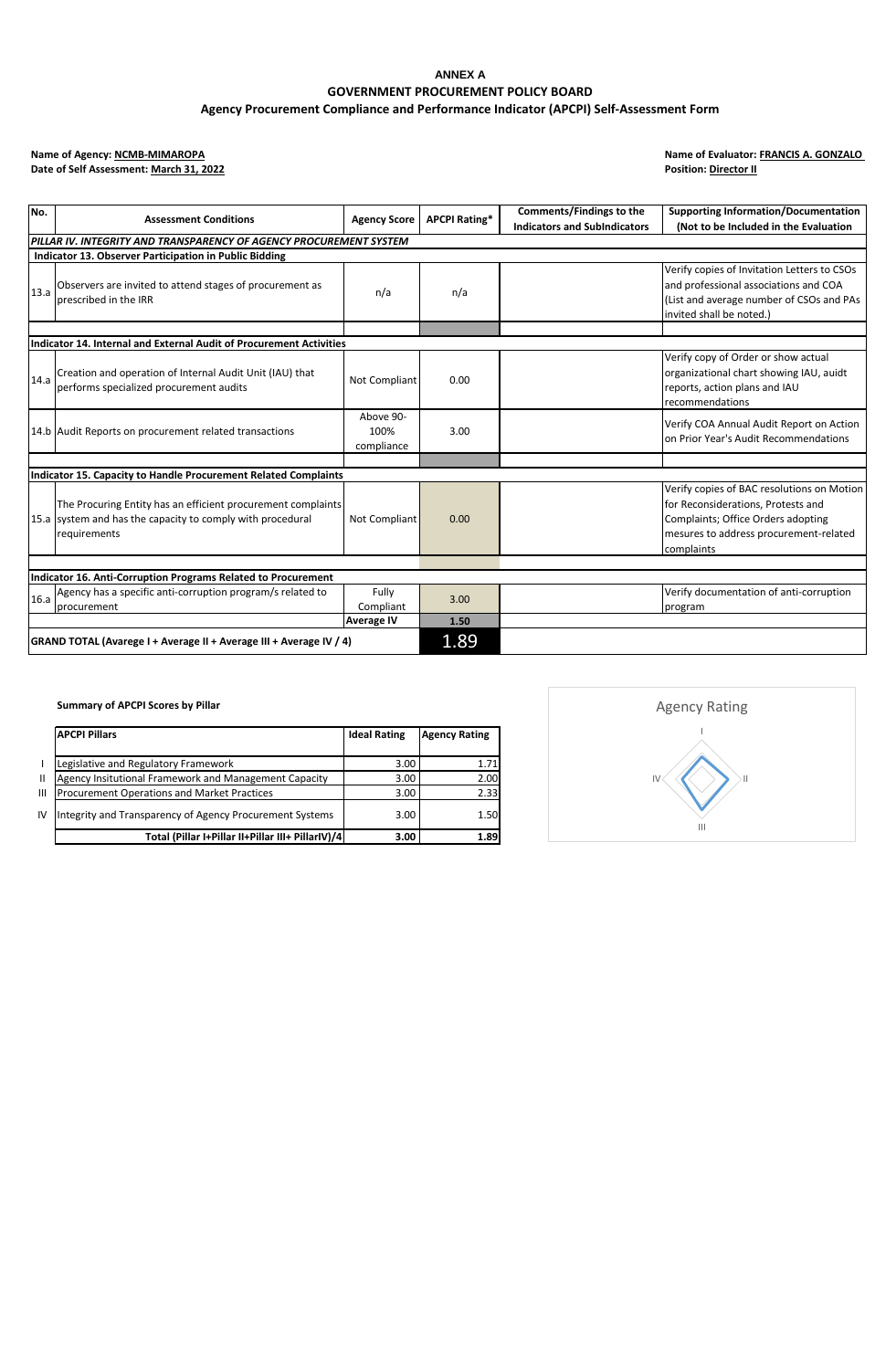#### **Annex D**

## **PROCUREMENT CAPACITY DEVELOPMENT ACTION PLAN TEMPLATE**

## **Name of Agency: National Conciliation and Mediation Board-MIMAROPA Period: CY 2021**

|     | Sub-Indicators   Key Area for Development                                                                         | <b>Proposed Actions to Address Key Areas</b> | <b>Responsible Entity</b> | Timetable | <b>Resources Needed</b> |
|-----|-------------------------------------------------------------------------------------------------------------------|----------------------------------------------|---------------------------|-----------|-------------------------|
| 1.a | Percentage of competitive bidding and limited source bidding<br>contracts in terms of amount of total procurement | Lack of manpower resources for the branch    | RCMB-MIMAROPA             |           |                         |
| 1.b | Percentage of competitive bidding and limited source bidding<br>contracts in terms of volume of total procurement | Lack of manpower resources for the branch    | RCMB-MIMAROPA             |           |                         |
| 2.a | Percentage of shopping contracts in terms of amount of total<br>procurement                                       | Lack of manpower resources for the branch    | RCMB-MIMAROPA             |           |                         |
| 2.b | Percentage of negotiated contracts in terms of amount of total<br>procurement                                     |                                              | RCMB-MIMAROPA             |           |                         |
| 2.c | Percentage of direct contracting in terms of amount of total<br>procurement                                       |                                              | RCMB-MIMAROPA             |           |                         |
| 2.d | Percentage of repeat order contracts in terms of amount of total<br>procurement                                   |                                              | RCMB-MIMAROPA             |           |                         |
| 2.e | Compliance with Repeat Order procedures                                                                           |                                              | RCMB-MIMAROPA             |           |                         |
| 2.f | Compliance with Limited Source Bidding procedures                                                                 |                                              | RCMB-MIMAROPA             |           |                         |
| 3.a | Average number of entities who acquired bidding documents                                                         |                                              | RCMB-MIMAROPA             |           |                         |
| 3.b | Average number of bidders who submitted bids                                                                      |                                              | RCMB-MIMAROPA             |           |                         |
| 3.c | Average number of bidders who passed eligibility stage                                                            |                                              | RCMB-MIMAROPA             |           |                         |
| 3.d | Sufficiency of period to prepare bids                                                                             |                                              | RCMB-MIMAROPA             |           |                         |
| 3.e | Use of proper and effective procurement documentation and<br>technical specifications/requirements                |                                              | RCMB-MIMAROPA             |           |                         |
| 4.a | <b>Creation of Bids and Awards Committee(s)</b>                                                                   | Lack of manpower resources for the branch    | RCMB-MIMAROPA             |           |                         |
| 4.b | Presence of a BAC Secretariat or Procurement Unit                                                                 | Lack of manpower resources for the branch    | RCMB-MIMAROPA             |           |                         |
| 5.a | An approved APP that includes all types of procurement                                                            |                                              | RCMB-MIMAROPA             |           |                         |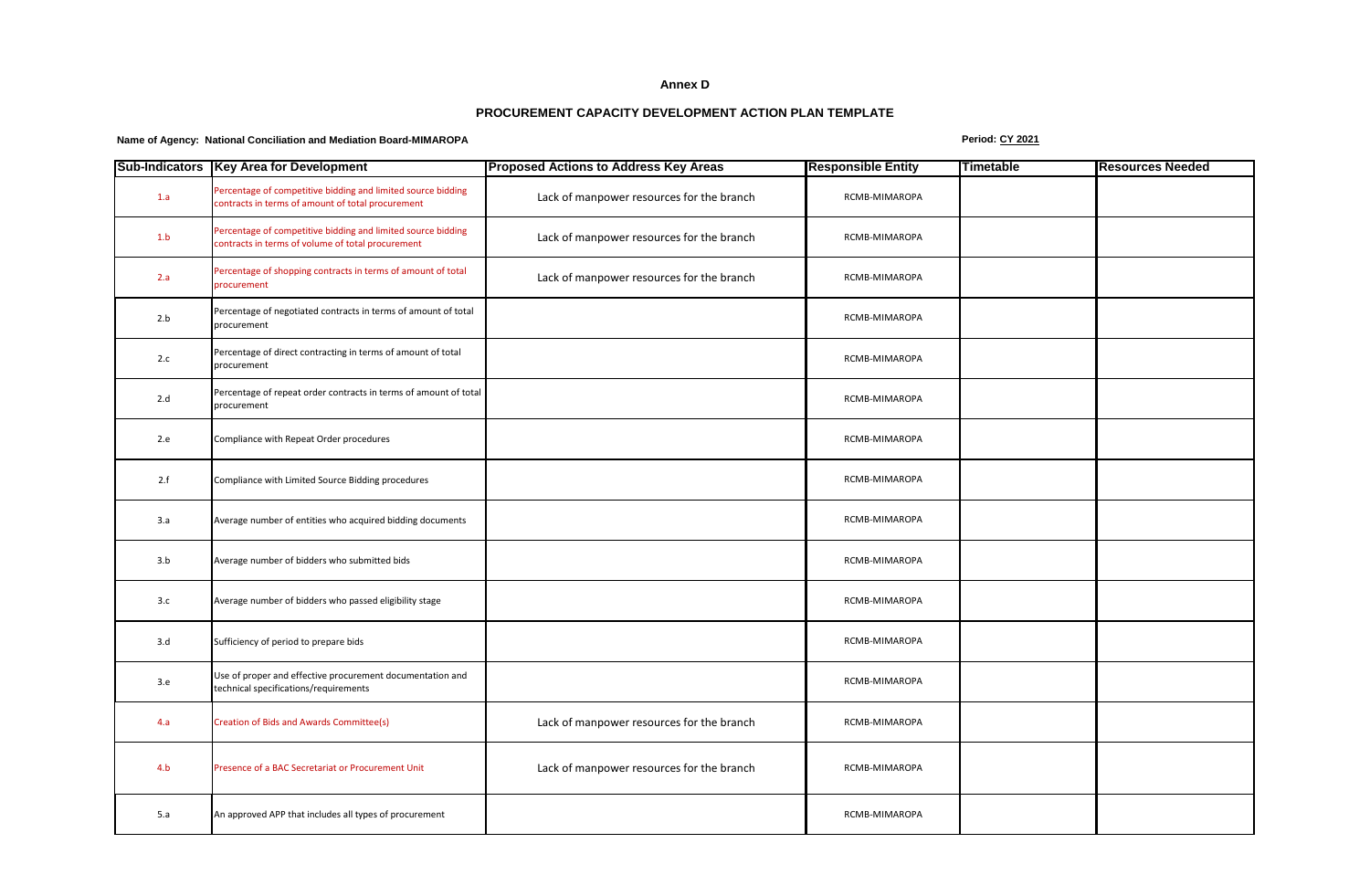| 5.b  | Preparation of Annual Procurement Plan for Common-Use<br>Supplies and Equipment (APP-CSE) and Procurement of Common-<br>Use Supplies and Equipment from the Procurement Service |                                           | RCMB-MIMAROPA |  |
|------|---------------------------------------------------------------------------------------------------------------------------------------------------------------------------------|-------------------------------------------|---------------|--|
| 5.c  | Existing Green Specifications for GPPB-identified non-CSE items<br>are adopted                                                                                                  |                                           | RCMB-MIMAROPA |  |
| 6.a  | Percentage of bid opportunities posted by the PhilGEPS-<br>registered Agency                                                                                                    |                                           | RCMB-MIMAROPA |  |
| 6.b  | Percentage of contract award information posted by the<br>PhilGEPS-registered Agency                                                                                            |                                           | RCMB-MIMAROPA |  |
| 6.c  | Percentage of contract awards procured through alternative<br>methods posted by the PhilGEPS-registered Agency                                                                  |                                           | RCMB-MIMAROPA |  |
| 7.a  | Presence of website that provides up-to-date procurement<br>information easily accessible at no cost                                                                            |                                           | RCMB-MIMAROPA |  |
| 7.b  | Preparation of Procurement Monitoring Reports using the GPPB-<br>prescribed format, submission to the GPPB, and posting in<br>agency website                                    |                                           | RCMB-MIMAROPA |  |
| 8.b  | Percentage of total number of contracts signed against total<br>number of procurement projects done through competitive<br>bidding                                              |                                           | RCMB-MIMAROPA |  |
| 8.c  | Planned procurement activities achieved desired contract<br>outcomes and objectives within the target/allotted timeframe                                                        |                                           | RCMB-MIMAROPA |  |
| 9.a  | Percentage of contracts awarded within prescribed period of<br>action to procure goods                                                                                          |                                           | RCMB-MIMAROPA |  |
| 9.b  | Percentage of contracts awarded within prescribed period of<br>action to procure infrastructure projects                                                                        |                                           | RCMB-MIMAROPA |  |
| 9.c  | Percentage of contracts awarded within prescribed period of<br>action to procure consulting services                                                                            |                                           | RCMB-MIMAROPA |  |
| 10.a | There is a system within the procuring entity to evaluate the<br>performance of procurement personnel on a regular basis                                                        |                                           | RCMB-MIMAROPA |  |
| 10.b | Percentage of participation of procurement staff in procurement<br>training and/or professionalization program                                                                  | Lack of manpower resources for the branch | RCMB-MIMAROPA |  |
| 10.c | The procuring entity has open dialogue with private sector and<br>ensures access to the procurement opportunities of the<br>procuring entity                                    |                                           | RCMB-MIMAROPA |  |
| 11.a | The BAC Secretariat has a system for keeping and maintaining<br>procurement records                                                                                             | Lack of manpower resources for the branch | RCMB-MIMAROPA |  |
| 11.b | mplementing Units has and is implementing a system for<br>keeping and maintaining complete and easily retrievable contract<br>management records                                |                                           | RCMB-MIMAROPA |  |
| 12.a | Agency has defined procedures or standards in such areas as<br>quality control, acceptance and inspection, supervision of works<br>and evaluation of contractors' performance   |                                           | RCMB-MIMAROPA |  |